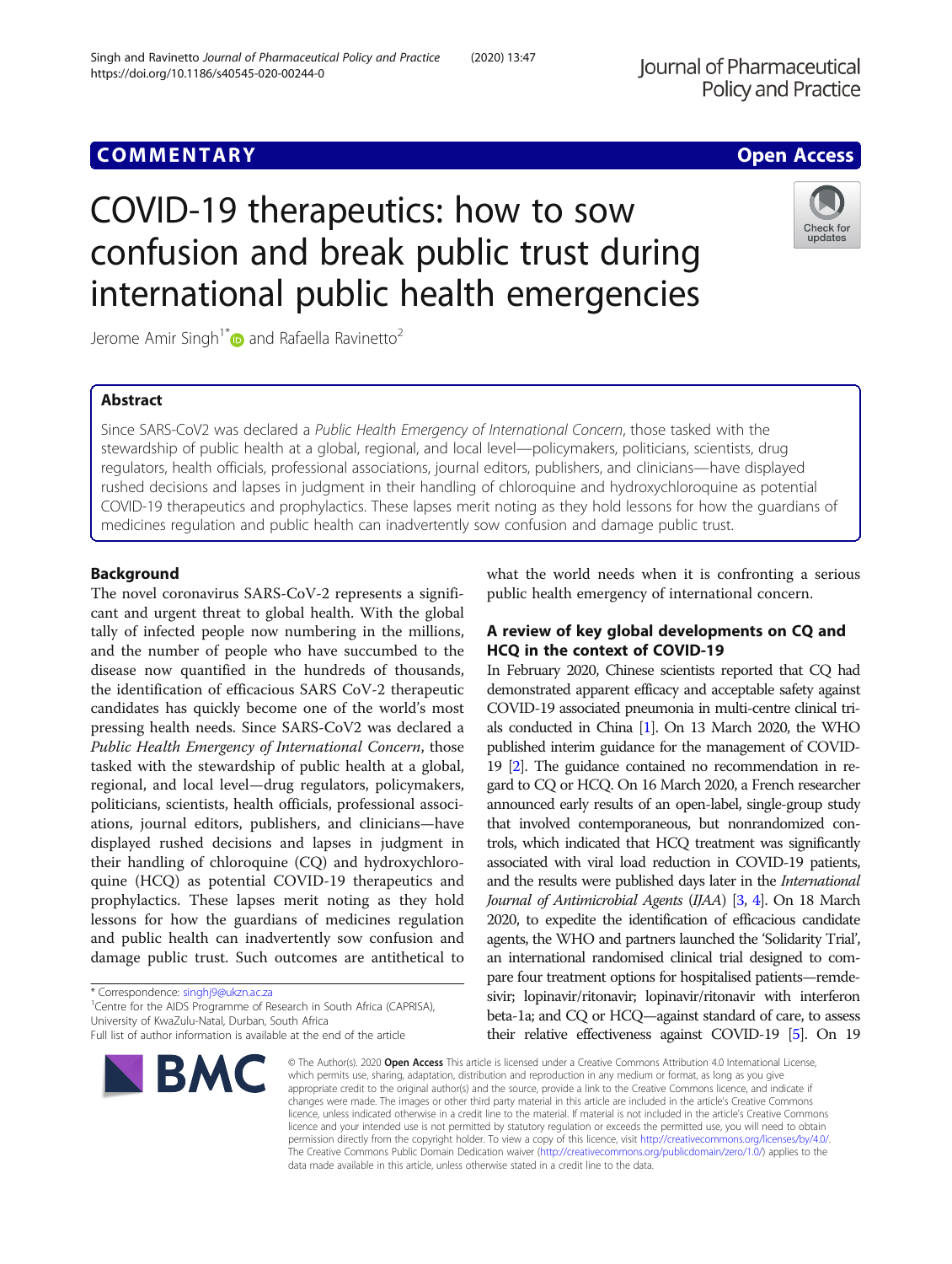March 2020, researchers in the UK launched the Randomised Evaluation of COVid-19 thERapY (RECOVERY) Trial, billed as the world's largest randomised clinical trial of potential coronavirus treatments (including HCQ) in a hospital setting [\[6\]](#page-4-0), following the trial's approval on 17 March 2020 [\[7\]](#page-4-0). Following news coverage in the USA of the earlier announced French study [\[8\]](#page-4-0), by 19 March 2020, the US President, Donald Trump, began hailing the drug as a 'game changer' against COVID-19 [\[9\]](#page-4-0). Trump's touting triggered a surge in demand, hoarding, and associated shortages for those who needed the drug for lupus or rheumatoid arthritis [ $10$ ], and even deaths [ $11$ ]. By 21 March 2020, the US Centres for Disease Control (US CDC), under pressure from the US administration, published guidance on dosing information on HCQ and CQ based on unattributed anecdotes rather than peer-reviewed science [\[12\]](#page-4-0). On 21 March 2020, Brazil's president, Jair Bolsanaro, echoed Trump's support for the drug as a cure for COVID-19 [\[13](#page-5-0)]. Such high-profile political support precipitated unprecedented demand and shortages in countries such as the UK, France, Thailand, India, and Australia, prompting cautionary advisories by some professional associations [\[14\]](#page-5-0) and regulatory authorities [\[15](#page-5-0)] against the off-label use of these drugs. Under pressure from the French researchers who ran the small trial published in the IJAA that suggested that HCQ was associated with COVID-19 viral load reduction [\[16\]](#page-5-0), on 23 March 2020, the French Health Minister announced that in the absence of any conclusive data, he would be issuing an order to 'regulate the use of hydroxychloroquine outside the traditional marketing authorisations, which will therefore be accessible to hospital medical teams who wish to use it' [\[17](#page-5-0)]. Further, that while the country's High Council of Public Health had not recommended using HCQ 'in the absence of a recommendation', the Council made an exception for 'serious forms of hospitalisation and on the collegial decision of doctors and under strict medical supervision' [\[18](#page-5-0)]. On 25 March 2020, the UK's drug regulator, the Medicines and Healthcare products Regulatory Agency (MHRA), took the opposite stance, cautioning that CQ and HCQ were not licensed to treat COVID-19 related symptoms or prevent infection and that until there was clear, definitive evidence from ongoing clinical trials that both drugs were safe and effective for the treatment of COVID-19, they should only be used for this purpose within a clinical trial [\[19\]](#page-5-0). On 27 March 2020, Italy announcing that CQ and HCQ could be used to treat all COVID-19 patients and would be fully sponsored by the Italian national healthcare system [\[16\]](#page-5-0). Despite the use of CQ and HCQ for COVID-19 being described as 'egregious' and 'misguided at best and dangerous at worst' by members of the US scientific community [[20\]](#page-5-0), on 28 March 2020, the US Food and Drug Administration (FDA) issued an 'Emergency Use Authorization' to allow HCQ and CQ to be distributed and used for certain hospitalized patients with COVID-19 [\[21\]](#page-5-0). Since then, dozens more studies were initiated globally to determine the treatment, post-exposure prophylactic, and prophylactic, efficacy of CQ and HCQ against COVID-19.

On 1 April 2020, while acknowledging that urgency and pressures on their health systems had prompted countries such as France and the USA to put strict protocols in place to allow for the use of CQ and HCQ against COVID-19, the European Medicine Agency (EMA) cautioned that the efficacy of CQ and HCQ against COVID-19 had yet to be established in studies, and that the drugs should only be utilised for their authorised uses or as part of clinical trials or national emergency use programmes for the treatment of COVID-19 [\[22](#page-5-0)]. On 1 April 2020, South Africa's drug regulatory authority, the South African Health Products Regulatory Authority (SAPHRA), which had not too long before then approved the Solidarity Trial in South Africa, authorised the import of half a million chloroquine phosphate tablets for use in severely ill COVID-19 patients, at the behest of the country's national Department of Health and a pharmaceutical company [\[23](#page-5-0)]. With these divergent approaches breeding confusion, on 2 April 2020, the International Coalition of Medicines Regulatory Authorities (ICMRA) convened a virtual meeting of experts from leading national medicines regulatory authorities, the World Health Organization (WHO), and the European Commission [[24\]](#page-5-0). Participants of the meeting acknowledged that small studies or compassionate use programmes are unlikely to be able to generate the required level of evidence to allow clearcut recommendations. Nevertheless, global regulators concurred that 'compassionate use programmes, which allow access to potential therapies for patients in need, have a beneficial public health impact on the pandemic and should be allowed, as long as they do not pose a threat to clinical trials recruitment'. On 3 April 2020, the International Society of Antimicrobial Chemotherapy (ISAC), the society that publishes the IJAA, the journal in which the small French study that initially reported HCQ efficacy against COVID-19, issued a statement noting that it 'shared the concerns' regarding the article [\[25\]](#page-5-0). Further, that the ISAC Board believed the article '[did] not meet the Society's expected standard, especially relating to the lack of better explanations of the inclusion criteria and the triage of patients to ensure patient safety'. The ISAC noted that although it 'recognises it is important to help the scientific community by publishing new data fast, this cannot be at the cost of reducing scientific scrutiny and best practices'. On the hand, the IJAA itself failed to do the same. On 8 April 2020, some US professional associations cautioned against the use of CQ and HCQ for the treatment of COVID-19 [[26](#page-5-0)]. On 8 April 2020, the Pharmaceutical Society of Kenya issued a statement recommending that health care providers use the WHO recommendations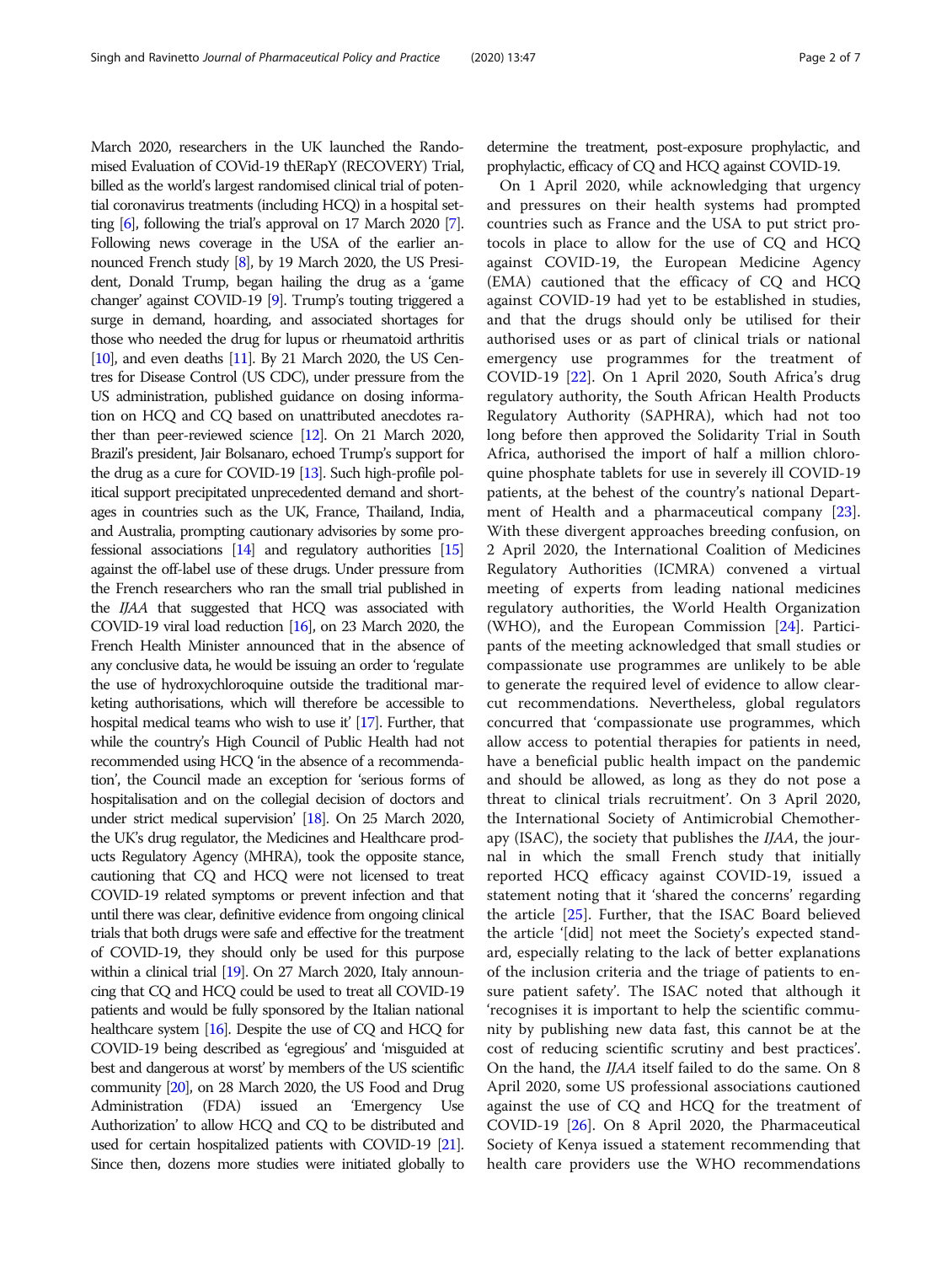for management of COVID-19 patients and discouraging over the counter dispensing of HCQ by community pharmacists [[27\]](#page-5-0). On 21 April 2020, the Ugandan government announced that it was deploying HCQ as a treatment regimen [\[28](#page-5-0)]. On 24 April 2020, the US FDA issued a drug safety communication regarding known side effects of HCQ and CQ, including serious and potentially life-threatening heart rhythm problems, that had been reported with their off-label use for the treatment or prevention of COVID-19 [[29,](#page-5-0) [30](#page-5-0)]. On 24 April 2020, divergent approaches on the part of African governments and drug regulators prompted the African Centres for Disease Control (CDC) to advise 'Physicians should not prescribe, and individuals should not take, chloroquine or hydroxychloroquine to prevent or treat COVID-19 except under clinical trial or monitored emergency use of unregistered and investigational interventions (MEURI). These drugs can cause neurologic, ophthalmic, cardiac, and other forms of toxicity. Physicians should not prescribe, and individuals should not take, Lopinavir/Ritonavir, Remdesivir or other medications to prevent or treat COVID-19 except under clinical trial or MEURI' [[31\]](#page-5-0).

Despite the African CDC's advisory caution, by 1 May 2020, Kenya ordered a one-off consignment of 379,000 HCQ tablets from India, 3 weeks after India partially lifted its ban on the export of the drug [\[32\]](#page-5-0). In so doing, Kenya joined the growing list of countries that had repurposed HCQ for emergency use against COVID-19. On 15 May 2020, the UK government put a tender for pharmaceutical suppliers to supply more than 33 m tablets of various drugs between June 2020 and January 2021, including 16 million tablets of HCQ, for use as COVID-19 therapeutics [[33\]](#page-5-0). This, despite the country's drug regulatory authority, the MHRA, cautioning against the use of both drugs outside of clinical trials [\[19](#page-5-0)]. On 21 May 2020, reports emerged that 10 million doses (> 5 t) of CQ had been illegally imported into South Africa, seemingly for use against COVID-19 [\[34\]](#page-5-0). On 22 May 2020, The Lancet published the results of an observational study based on approximately 96,000 patients hospitalized between December 2019 and April 2020 in 671 hospitals, which suggested that HCQ or CQ, when used alone or with a macrolide, was associated with decreased in-hospital survival and an increased frequency of ventricular arrhythmias when used for treatment of COVID-19 [[35\]](#page-5-0). Following this publication, on 23 May 2020, the Executive Group of the International Steering Committee of WHO's Solidarity Trial implemented a temporary pause of the trial's HQ arm while the safety data was reviewed by the study's Data Safety Monitoring Board (DSMB). The study's Executive Group also decided to conduct a comprehensive analysis and critical appraisal of all evidence available globally on HCQ [\[36](#page-5-0)].

By then, over 400 hospitals in 35 countries were actively recruiting patients, and nearly 3500 patients had been enrolled from 17 countries. Based on The Lancet trial's findings, on 22 May 2020, the UK's drug regulatory body, the MHRA, notified the chief investigators of the RECOVERY Trial of their concerns relating to the use of HCQ as a treatment for patients with COVID-19 [[37](#page-5-0)]. On 24 May 2020, the RECOVERY trial's chief investigators announced that the trial's independent Data Monitoring Committee (DMC) had conducted an urgent review of unblinded safety data for the HCQ arms of the trial and saw no reason to suspend recruitment. As a result, the MHRA concluded that it was acceptable to continue the HCQ arm of the trial. Meanwhile, countries such as France, Italy, and Australia suspended the inclusion of new participants in clinical trials testing the efficacy of HCQ and/or revoked the authorization allowing HCQ to be used as off-label treatment for COVID-19 patients [\[38](#page-5-0)–[40\]](#page-5-0). On 26 May 2020, the French High Council of Public Health (HCSP) recommended against the use of HCQ (alone or in combination with a macrolide) for the treatment of COVID-19 [\[38](#page-5-0)]. Despite these developments, the presidents of the USA, Brazil, and El Salvadore continued to punt CQ/ HCQ for the use as treatment (and prevention) against COVID-19 [[41](#page-5-0), [42\]](#page-5-0). On 26 May 2020, South African investigators of the COVID-19 Research Outcomes Worldwide Network (CROWN) study, a large US-led international study aimed at assessing the efficacy of CQ for preventing COVID-19 or decreasing the severity of infection in front-line healthcare workers [\[43\]](#page-5-0), announced that they had obtained local ethics approval to commence the trial in South Africa, and that as The Lancet study'<sup>s</sup> data did not apply to the use of any drug regimen used in the ambulatory, out-of-hospital setting, the trial would go ahead in South Africa [[44](#page-5-0)]. On 28 May 2020, 120 researchers signed a letter to The Lancet, highlighting concerns about the quality of the data and its analysis of the HCQ study published in the journal on 22 May 2020 [[45](#page-5-0)]. On 31 May 2020, the US government announced that it had shipped 2 million doses of HCQ to Brazil as a humanitarian gesture for therapeutic and prophylactic use against COVID-19 [\[46\]](#page-6-0).

On 2 June 2020, The Lancet issued an 'Expression of Concern' to alert readers that 'serious scientific questions' had been brought to its attention regarding the HCQ study published in the journal on 22 May 2020 [[47\]](#page-6-0). France's drug regulatory agency, L'Agence nationale de sécurité du médicament et des produits de santé/ Agency for the Safety of Medicines and Health Products (ANSM), announced that it had suspended the inclusion of new participants in clinical trials testing the efficacy of HCQ in France, although patients already being treated with HCQ could continue their treatment regimen until the end of their treatment protocol. On 4 June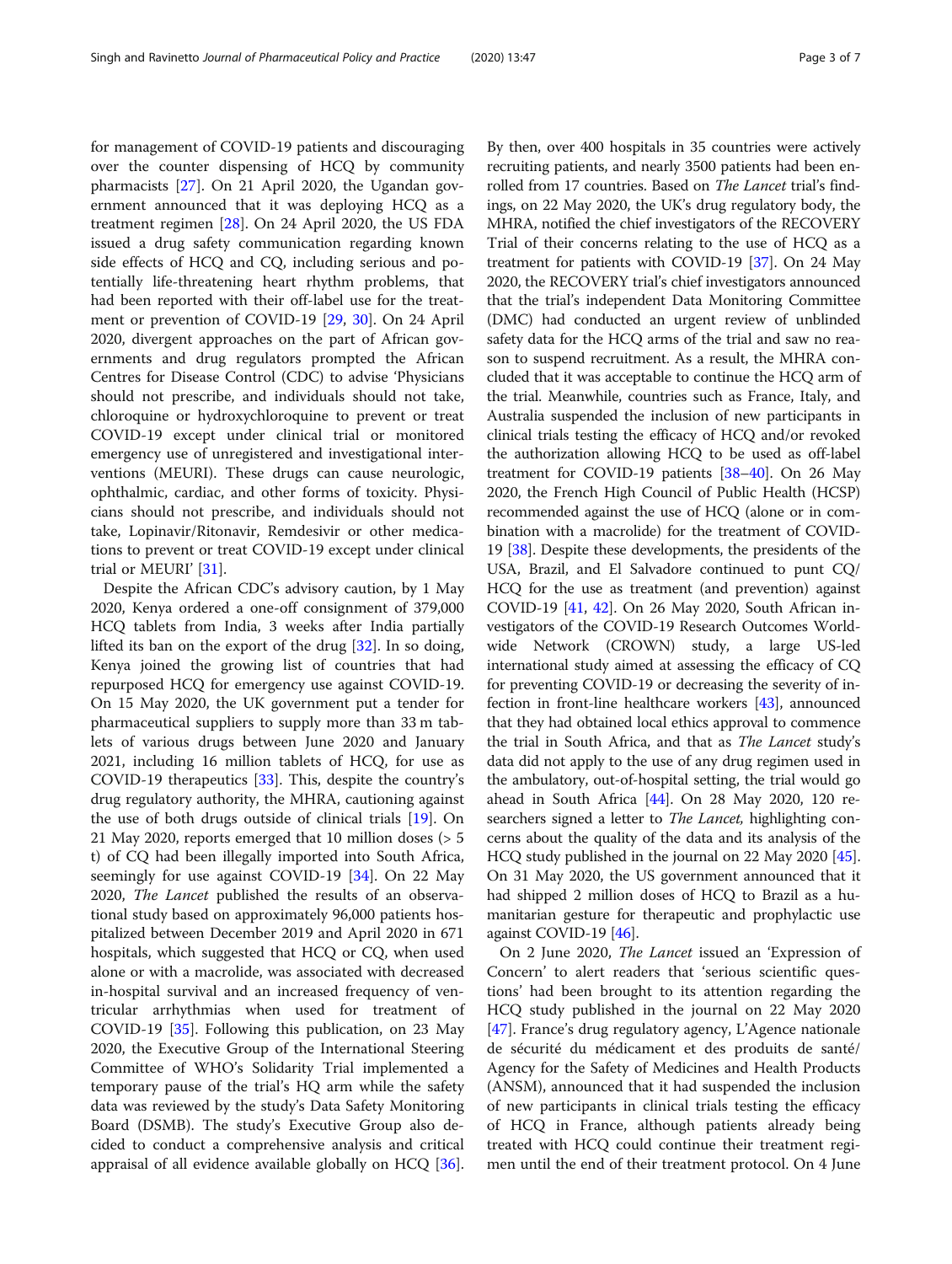2020, the WHO announced that the Solidarity Trial's DSMB reviewed available mortality data and recommended that there were no reasons to modify the trial protocol [\[48\]](#page-6-0). Accordingly, the study's Executive Group endorsed the continuation of the HCQ arm of the trial. On 5 June 2020, some of the authors of The Lancet paper retracted the paper because they were unable to complete an independent audit of the data underpinning their analysis [\[49](#page-6-0)]. On 5 June 2020, the chief investigators of the RECOVERY Trial announced that the study's DMC conducted a further review of study data. Based thereon, the DMC found that HCQ demonstrated no mortality benefit for patients hospitalised with COVID-19 [\[50](#page-6-0)]. Accordingly, the investigators ceased the enrolment of participants to the trial's HCQ arm with immediate effect. On 15 June 2020, the US FDA revoked its 'Emergency Use Authorization' for chloroquine phosphate and hydroxychloroquine sulfate for the treatment of COVID-19 [[51\]](#page-6-0), holding that it is unlikely that CQ and HCQ may be effective in treating COVID-19, and that the known and potential benefits of CQ and HCQ do not outweigh the known and potential risks for the authorized uses. By then, the US federal government had distributed 31 million HCQ tablets to state and local health departments and had another 63 million HCQ tablets stockpiled, the future fate of which, is now uncertain [[52\]](#page-6-0). On 17 June 2020, WHO announced that the HCQ arm of the Solidarity Trial to find an effective COVID-19 treatment for hospitalised patients was being stopped [[52,](#page-6-0) [53\]](#page-6-0). It is unclear whether ongoing trials elsewhere that are evaluating the efficacy of varying doses of HCQ as treatment (with patients of varying morbidity) and prevention against COVID-19, in hospital and community settings, will follow suit [\[54\]](#page-6-0). Following The Lancet questioning whether the lack of transparency around the data of the retracted HCQ study it had published were the results of "fabrications" and "research misconduct", and denying that there were lapses in its peer review process, the journal announced that it was changing its peer review process, by requiring both peer reviewers and authors to provide statements giving assurances on the integrity of data and methods in the paper being reviewed [[55](#page-6-0)].

# Lessons learned

These dizzying arrays of global developments hold important lessons for the stewardship of public health emergencies of international concern. Because of the WHO's perceived role as the steward of global health and its influence on decision-making on global health issues, its oversight committees need to be more circumspect in evaluating evidence of relevance to their ongoing trials as decision-making on major WHO trials will likely impact on policymaking and regulatory

decision-making elsewhere. The results of the RECOV-ERY trial regarding HCQ highlight the importance of large, randomised trials to inform decisions about both the efficacy and the safety of treatments. While a cautionary approach is prudent, if observational study data is being relied upon, the data sources should be verified/ audited before a decision is made about trial enrolment suspensions, regardless of the prominence of the journal the findings were published in.

Drug regulators should aim at coordinated decisionmaking, particularly when they belong to a same harmonization framework. Despite the European Medicine Agency cautioning that the efficacy of CQ and HCQ against COVID-19 had yet to be established in studies, and that the drugs should only be utilised for their authorised uses or as part of clinical trials or national emergency use programmes for the treatment of COVID-19 [[22\]](#page-5-0), member countries, such as France and Italy, authorised off-label use of HCQ for the treatment of COVID-19. The rapid and somewhat premature authorization of use of CQ and HCQ through concurrent but disparate regulatory and clinical pathways such as 'off-label' use, 'compassionate use', Monitored Emergency Use of Unregistered Interventions (MEURI), and 'Emergency Use Authorisation' undermines critical clinical trials being conducted to determine the efficacy of repurposed or investigational drugs. Such disparate actions also sow confusion amongst clinicians and the general public too. Notwithstanding urgency, risk assessment, pharmacovigilance and responsible governance still apply during public health emergencies.

Politicians should never 'invade' the field of competency of national regulators and peddle interventions of unproven efficacy. Doing so is irresponsible as it could trigger unnecessary stockpiling, shortages, illegal imports, and hoarding, thereby impacting on the treatment of patients who need the drug for other conditions. The promotion of potential therapeutics of unknown efficacy is also dangerous if it is later conclusively determined that the touted drugs are ineffective, or even linked to increased morbidity and/or mortality. At a bedside level, clinicians should not heed the unscientific touting of politicians. The rushed hoarding, prescription, and administration of candidate off-label therapeutics on the part of clinicians in the absence of evidence-based guidance—especially in a climate of fear—–carry the potential for abuse and misuse with consequences that might be worse than a user's lack of access to that product. The off-label use of drugs such as CQ and HCQ for COVID-19 does not help answer questions about its safety and can also present a risk to the patient. Such outcomes could also erode the patient and public trust in clinicians and health systems.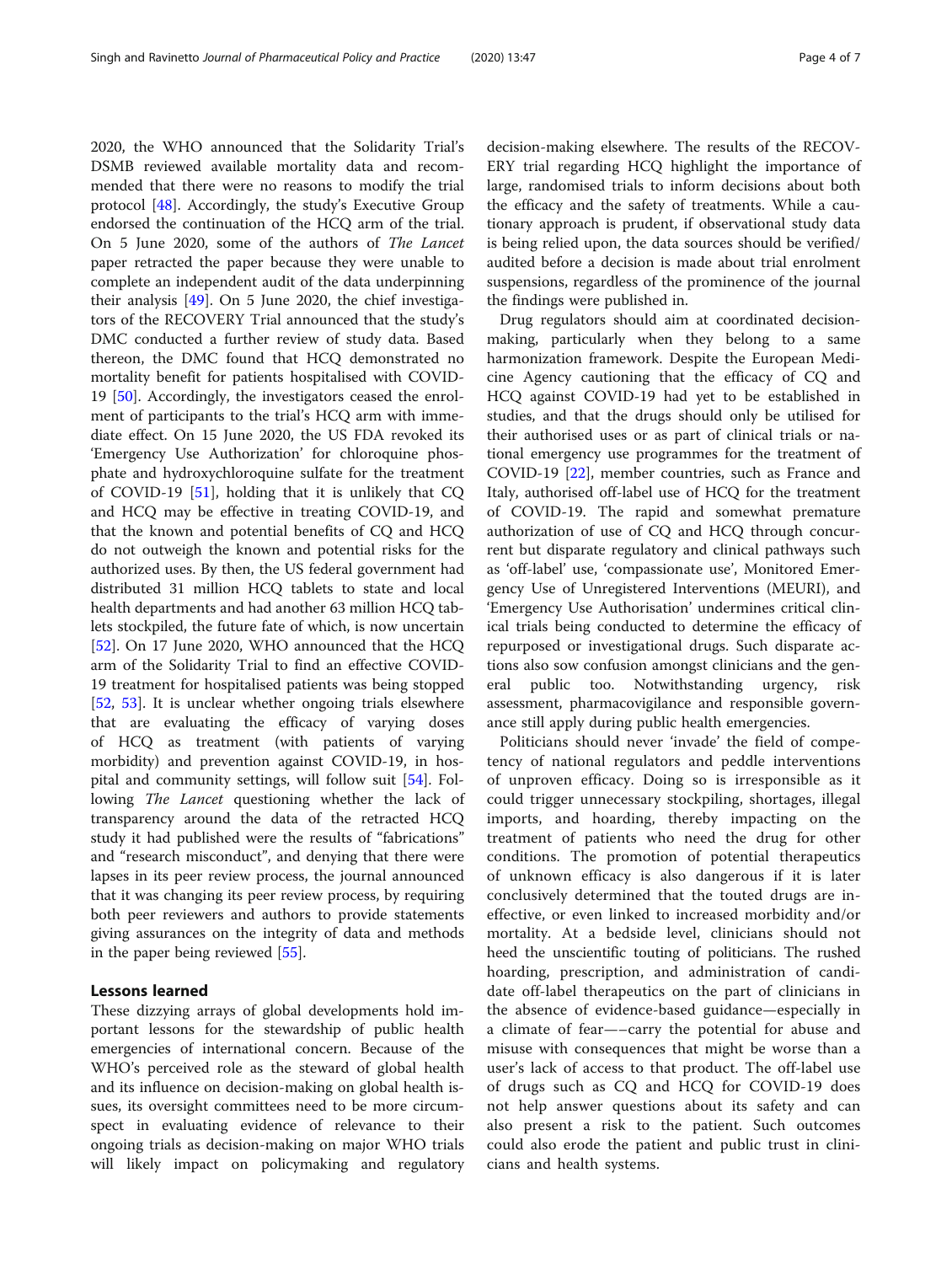<span id="page-4-0"></span>Lastly, the scientific community needs to act responsibly in conducting and reviewing science. Public health emergencies do not justify diminished scientific rigor, and rapid review should not put at stake the quality of the review. While the investigators of The Lancet study claimed that they could not access databases to verify patient data, this reason is not defensible. While concealing identifiable individual patient data is important to protect patient privacy, the integrity of the data could have been verified in other ways. In any further investigation or audit of the study, the holders of the data sets should, at minimum, confirm that they have provided data [\[56](#page-6-0)]. Publishers and journals need to act fast and decisively when integrity issues arise. While rapid-pace research is crucial in a public health emergency, poor quality research and rash decision-making can impact on trust and ongoing research efforts. Knee-jerk reactions of health authorities send mixed signals to the general public. Some countries permitted, then suspended, the off-label use of HCQ by community-based clinicians. Rushed or uncoordinated decision-making risks undermining trust and confidence in scientists, health officials, and regulators.

# Conclusion

Times of crisis do not warrant premature, panic-driven decision-making, not supported by a solid risk assessment. Political leaders need to offer informed ethical advice, not peddle false hope and propaganda. Regulators need to guard their independence. The decisions of regulators and policymakers should be predicated on sound science, and they should not be a subject to political pressure or give in to populism. The duty of research sponsors and scientists is to adduce robust evidence, not hype. Scientific integrity must always supersede the pursuit of plaudits, publicity, prestige, and glory. Patient care and public health decision-making must be evidence-based, not hype-based. The world needs informed, responsible leadership if we are to manage the COVID-19 pandemic. If the stewards of global health lose the faith, confidence, and trust of the public, efforts to eradicate the COVID-19 pandemic will falter. The world cannot afford this outcome.

# Acknowledgements

The authors would like to thank Faadiela Jogee for her editorial assistance in formatting the manuscript.

### Authors' contributions

JAS drafted the first iteration of the manuscript. RR provided crucial input and made edits to the second iteration of the manuscript. The authors read and approved the final manuscript.

# Funding

The authors received no funding for this manuscript

#### Availability of data and materials

Not applicable. All citations are publicly accessible.

## Ethics approval and consent to participate

Not applicable

#### Consent for publication

Not applicable

## Competing interests

The authors declare that they have no competing interests.

#### Author details

<sup>1</sup> Centre for the AIDS Programme of Research in South Africa (CAPRISA), University of KwaZulu-Natal, Durban, South Africa. <sup>2</sup>Institute for Tropical Medicine, Antwerp, Belgium.

Received: 24 June 2020 Accepted: 3 July 2020 Published online: 24 July 2020

# References

- 1. Gao J, Tian Z, Yang X. Breakthrough: Chloroquine phosphate has shown apparent efficacy in treatment of COVID-19 associated pneumonia in clinical studies. Biosci Trends. 2020; <https://doi.org/10.5582/bst.2020.01047>. [Epub ahead of print]. Available from: [https://www.jstage.jst.go.jp/article/](https://www.jstage.jst.go.jp/article/bst/14/1/14_2020.01047/_article) [bst/14/1/14\\_2020.01047/\\_article](https://www.jstage.jst.go.jp/article/bst/14/1/14_2020.01047/_article).
- 2. World Health Organisation. Clinical management of severe acute respiratory infection when COVID-19 is suspected. Interim guidance. 2020. [Cited 2020 June 11]. [https://www.who.int/publications-detail/clinical-management-of](https://www.who.int/publications-detail/clinical-management-of-severe-acute-respiratory-infection-when-novel-coronavirus-(ncov)-infection-is-suspected)[severe-acute-respiratory-infection-when-novel-coronavirus-\(ncov\)-infection](https://www.who.int/publications-detail/clinical-management-of-severe-acute-respiratory-infection-when-novel-coronavirus-(ncov)-infection-is-suspected)[is-suspected.](https://www.who.int/publications-detail/clinical-management-of-severe-acute-respiratory-infection-when-novel-coronavirus-(ncov)-infection-is-suspected)
- 3. Raoult D. 1st results of COVID-19 treatment with Chloroquine at IHU Méditerranée Infection. 2020. [Cited 2020 June 11]. Available from: [https://](https://www.mediterranee-infection.com/coronavirus-diagnostiquons-et-traitons-premiers-resultats-pour-la-chloroquine/) [www.mediterranee-infection.com/coronavirus-diagnostiquons-et-traitons](https://www.mediterranee-infection.com/coronavirus-diagnostiquons-et-traitons-premiers-resultats-pour-la-chloroquine/)[premiers-resultats-pour-la-chloroquine/.](https://www.mediterranee-infection.com/coronavirus-diagnostiquons-et-traitons-premiers-resultats-pour-la-chloroquine/)
- 4. Gautret P, Lagier JC, Parola P, et al. Hydroxychloroquine and azithromycin as a treatment of COVID-19: results of an open-label non-randomized clinical trial [published online ahead of print, 2020 Mar 20]. Int J Antimicrob Agents. 2020:105949 [https://doi.org/10.1016/j.ijantimicag.2020.105949.](https://doi.org/10.1016/j.ijantimicag.2020.105949)
- 5. Ghebreyesus AT. WHO Director-General's opening remarks at the media briefing on COVID-19 - 18 March 2020. 2020. [Cited 2020 June 11]. Available from: [https://www.who.int/dg/speeches/detail/who-director-general-s](https://www.who.int/dg/speeches/detail/who-director-general-s-opening-remarks-at-the-media-briefing-on-covid-19%2D%2D-18-march-2020)[opening-remarks-at-the-media-briefing-on-covid-19%2D%2D-18-march-202](https://www.who.int/dg/speeches/detail/who-director-general-s-opening-remarks-at-the-media-briefing-on-covid-19%2D%2D-18-march-2020) [0](https://www.who.int/dg/speeches/detail/who-director-general-s-opening-remarks-at-the-media-briefing-on-covid-19%2D%2D-18-march-2020).
- 6. Department of Health and Social Care, United Kingdom. World's largest trial of potential coronavirus treatments rolled out across the UK. 2020. [Cited 2020 June 11]. Available from: [https://www.gov.uk/government/news/](https://www.gov.uk/government/news/worlds-largest-trial-of-potential-coronavirus-treatments-rolled-out-across-the-uk) [worlds-largest-trial-of-potential-coronavirus-treatments-rolled-out-across-the](https://www.gov.uk/government/news/worlds-largest-trial-of-potential-coronavirus-treatments-rolled-out-across-the-uk)[uk](https://www.gov.uk/government/news/worlds-largest-trial-of-potential-coronavirus-treatments-rolled-out-across-the-uk).
- 7. National Health Research Authority. Randomised Evaluation of COVID-19 Therapy (RECOVERY). 2020. [Cited 2020 June 11]. Available from: [https://](https://www.hra.nhs.uk/covid-19-research/approved-covid-19-research/281712/) [www.hra.nhs.uk/covid-19-research/approved-covid-19-research/281712/](https://www.hra.nhs.uk/covid-19-research/approved-covid-19-research/281712/).
- 8. Interview. Tucker Carlson Tonight, Fox News. 2020. [Cited 2020 June 11]. Available from: [https://www.mediamatters.org/media/3860681.](https://www.mediamatters.org/media/3860681)
- 9. White House, United States. Remarks by President Trump, Vice President Pence, and Members of the Coronavirus Task Force in Press Briefing. 2020. [Cited 2020 July 10]. Available from: [https://www.whitehouse.gov/briefings](https://www.whitehouse.gov/briefings-statements/remarks-president-trump-vice-president-pence-members-coronavirus-task-force-press-briefing-6/)[statements/remarks-president-trump-vice-president-pence-members](https://www.whitehouse.gov/briefings-statements/remarks-president-trump-vice-president-pence-members-coronavirus-task-force-press-briefing-6/)[coronavirus-task-force-press-briefing-6/](https://www.whitehouse.gov/briefings-statements/remarks-president-trump-vice-president-pence-members-coronavirus-task-force-press-briefing-6/).
- 10. Cohen E and Cohen M. After Trump's statements about hydroxychloroquine, lupus and arthritis patients face drug shortage. 2020. [Cited 2020 June 2020]. Available from: [https://edition.cnn.com/2020/04/07/](https://edition.cnn.com/2020/04/07/health/hydroxychloroquine-shortage-lupus-arthritis/index.html) [health/hydroxychloroquine-shortage-lupus-arthritis/index.html.](https://edition.cnn.com/2020/04/07/health/hydroxychloroquine-shortage-lupus-arthritis/index.html)
- 11. Edwards E and Hillyard V. Man dies after taking chloroquine in an attempt to prevent coronavirus. 2020. [Cited 2020 June 11]. Available from: [https://](https://www.nbcnews.com/health/health-news/man-dies-after-ingesting-chloroquine-attempt-prevent-coronavirus-n1167166) [www.nbcnews.com/health/health-news/man-dies-after-ingesting](https://www.nbcnews.com/health/health-news/man-dies-after-ingesting-chloroquine-attempt-prevent-coronavirus-n1167166)[chloroquine-attempt-prevent-coronavirus-n1167166](https://www.nbcnews.com/health/health-news/man-dies-after-ingesting-chloroquine-attempt-prevent-coronavirus-n1167166).
- 12. Taylor M and Roston A. Pressed by Trump, U.S. pushed unproven coronavirus treatment guidance. 2020. [Cited 2020 June 11]. Available from: <https://news.trust.org/item/20200404170001-la0q3/>.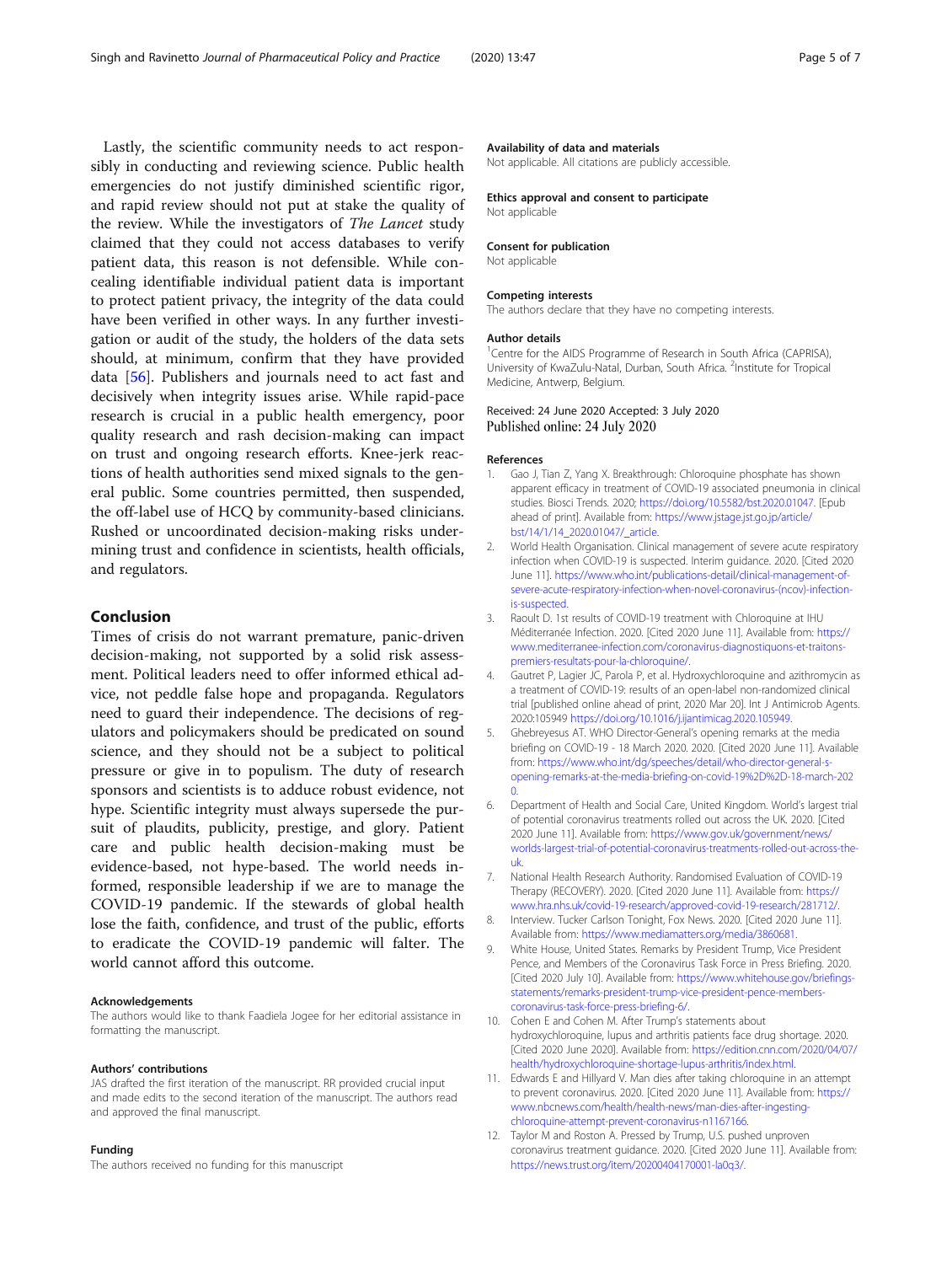- <span id="page-5-0"></span>13. Ribeiro G. Despite no proof, Bolsanaro orders production of "possible cure" Chloroquine. 2020. [Cited 2020 June 11]. Available from: [https://brazilian.](https://brazilian.report/coronavirus-brazil-live-blog/2020/03/21/chloroquine-bolsonaro-proff-coronavirus-covid-19/) [report/coronavirus-brazil-live-blog/2020/03/21/chloroquine-bolsonaro-proff](https://brazilian.report/coronavirus-brazil-live-blog/2020/03/21/chloroquine-bolsonaro-proff-coronavirus-covid-19/)[coronavirus-covid-19/](https://brazilian.report/coronavirus-brazil-live-blog/2020/03/21/chloroquine-bolsonaro-proff-coronavirus-covid-19/).
- 14. South African Health Products Regulatory Authority (SAHPRA). SAHPRA cautions against medicine stockpiling including Chloroquine containing products. 2020. [Cited 2020 June 11]. Available from: [http://www.sahpra.org.](http://www.sahpra.org.za/wp-content/uploads/2020/03/SAHPRA-communique_Chloroquine-Stockpiling_23032020.pdf) [za/wp-content/uploads/2020/03/SAHPRA-communique\\_Chloroquine-](http://www.sahpra.org.za/wp-content/uploads/2020/03/SAHPRA-communique_Chloroquine-Stockpiling_23032020.pdf)[Stockpiling\\_23032020.pdf.](http://www.sahpra.org.za/wp-content/uploads/2020/03/SAHPRA-communique_Chloroquine-Stockpiling_23032020.pdf)
- 15. Freeman C. Prescribing hydroxychloroquine for COVID-19. Open letter to Prescribers. 2020. [Cited 2020 June 11]. [https://www.psa.org.au/prescribing](https://www.psa.org.au/prescribing-hydroxychloroquine-for-covid-19/)[hydroxychloroquine-for-covid-19/](https://www.psa.org.au/prescribing-hydroxychloroquine-for-covid-19/).
- 16. Boseley S. Vital drug for people with lupus running out after unproven Covid-19 link. Italy and France now prescribing hydroxychloroquine for coronavirus despite fact its effectiveness is unknown. Guardian. 2020; [Cited 2020 June 11]. Available from: [https://www.theguardian.com/world/2020/](https://www.theguardian.com/world/2020/mar/27/vital-drug-people-lupus-coronavirus-covid-19-link-hydroxychloroquine) [mar/27/vital-drug-people-lupus-coronavirus-covid-19-link](https://www.theguardian.com/world/2020/mar/27/vital-drug-people-lupus-coronavirus-covid-19-link-hydroxychloroquine)[hydroxychloroquine.](https://www.theguardian.com/world/2020/mar/27/vital-drug-people-lupus-coronavirus-covid-19-link-hydroxychloroquine)
- 17. Véran O. Statement on the use of chloroquine for COVID-19. 2020. [Cited 2020 June 11] Available from: [https://www.youtube.com/watch?v=kpJYD3](https://www.youtube.com/watch?v=kpJYD3rMLjg) [rMLjg.](https://www.youtube.com/watch?v=kpJYD3rMLjg)
- 18. France24. Chloroquine 'can work', some insist, as debate rages on using the anti-malarial against coronavirus. 2020. [Cited 2020 June 11] Available from: [https://www.france24.com/en/20200324-chloroquine-can-work-some-insist](https://www.france24.com/en/20200324-chloroquine-can-work-some-insist-as-debate-on-using-anti-malaria-drug-against-coronavirus-rages)[as-debate-on-using-anti-malaria-drug-against-coronavirus-rages.](https://www.france24.com/en/20200324-chloroquine-can-work-some-insist-as-debate-on-using-anti-malaria-drug-against-coronavirus-rages)
- 19. Medicines and Healthcare products Regulatory Agency, United Kingdom. Chloroquine and hydroxychloroquine not licensed for coronavirus (COVID-19) treatment. 2020. [Cited 2020 June 11]. Available from: [https://www.gov.](https://www.gov.uk/government/news/chloroquine-and-hydroxychloroquine-not-licensed-for-coronavirus-covid-19-treatment) [uk/government/news/chloroquine-and-hydroxychloroquine-not-licensed](https://www.gov.uk/government/news/chloroquine-and-hydroxychloroquine-not-licensed-for-coronavirus-covid-19-treatment)[for-coronavirus-covid-19-treatment.](https://www.gov.uk/government/news/chloroquine-and-hydroxychloroquine-not-licensed-for-coronavirus-covid-19-treatment)
- 20. Piller C. 'This is insane!' Many scientists lament Trump's embrace of risky malaria drugs for coronavirus. Sci Mag. 2020; [Cited 2020 June 11]. Available from: [https://www.sciencemag.org/news/2020/03/insane-many-scientists](https://www.sciencemag.org/news/2020/03/insane-many-scientists-lament-trump-s-embrace-risky-malaria-drugs-coronavirus)[lament-trump-s-embrace-risky-malaria-drugs-coronavirus.](https://www.sciencemag.org/news/2020/03/insane-many-scientists-lament-trump-s-embrace-risky-malaria-drugs-coronavirus)
- 21. FDA. Coronavirus (COVID-19) Coronavirus (COVID-19) Update: Daily Roundup. 2020. [Cited 2020 June 11]. Available from: [https://www.fda.gov/](https://www.fda.gov/news-events/press-announcements/coronavirus-covid-19-update-daily-roundup-march-30-2020) [news-events/press-announcements/coronavirus-covid-19-update-daily](https://www.fda.gov/news-events/press-announcements/coronavirus-covid-19-update-daily-roundup-march-30-2020)[roundup-march-30-2020](https://www.fda.gov/news-events/press-announcements/coronavirus-covid-19-update-daily-roundup-march-30-2020).
- 22. European Medicines Agency. COVID-19: chloroquine and hydroxychloroquine only to be used in clinical trials or emergency use programmes. 2020. EMA/170590/2020. [Cited 2020 June 11]. Available from: [https://www.ema.europa.eu/en/documents/press-release/covid-19](https://www.ema.europa.eu/en/documents/press-release/covid-19-chloroquine-hydroxychloroquine-only-be-used-clinical-trials-emergency-use-programmes_en.pdf) [chloroquine-hydroxychloroquine-only-be-used-clinical-trials-emergency-use](https://www.ema.europa.eu/en/documents/press-release/covid-19-chloroquine-hydroxychloroquine-only-be-used-clinical-trials-emergency-use-programmes_en.pdf)[programmes\\_en.pdf.](https://www.ema.europa.eu/en/documents/press-release/covid-19-chloroquine-hydroxychloroquine-only-be-used-clinical-trials-emergency-use-programmes_en.pdf)
- 23. Child K. SA to roll out chloroquine to tackle coronavirus. Local company to donate 500,000 tablets to health department for state use against Covid-19. 2020. [Cited 2020 June 11]. Available from: [https://www.businesslive.co.za/](https://www.businesslive.co.za/fm/features/2020-03-27-sa-to-roll-out-chloroquine-to-tackle-coronavirus/) [fm/features/2020-03-27-sa-to-roll-out-chloroquine-to-tackle-coronavirus/.](https://www.businesslive.co.za/fm/features/2020-03-27-sa-to-roll-out-chloroquine-to-tackle-coronavirus/)
- 24. International Coalition of Medicines Regulatory Authorities (ICMRA). Global regulatory workshop on COVID-19 therapeutic development. 2020. [Cited 2020 June 11]. Available from: [http://www.icmra.info/drupal/sites/default/](http://www.icmra.info/drupal/sites/default/files/2020-04/Second%20regulatory%20COVID-19%20workshop%20-%20meeting%20report_April%202020.pdf) [files/2020-04/Second%20regulatory%20COVID-19%20workshop%20-%2](http://www.icmra.info/drupal/sites/default/files/2020-04/Second%20regulatory%20COVID-19%20workshop%20-%20meeting%20report_April%202020.pdf) [0meeting%20report\\_April%202020.pdf](http://www.icmra.info/drupal/sites/default/files/2020-04/Second%20regulatory%20COVID-19%20workshop%20-%20meeting%20report_April%202020.pdf).
- 25. International Society of Antimicrobial Chemotherapy. Statement on IJAA paper. Official Statement from International Society of Antimicrobial Chemotherapy (ISAC). Hydroxychloroquine and azithromycin as a treatment of COVID-19: results of an open-label non-randomized clinical trial (Gautret P et al. PMID 32205204). 2020. [Cited 2020 June 11]. Available from: [https://](https://www.isac.world/news-and-publications/official-isac-statement) [www.isac.world/news-and-publications/official-isac-statement.](https://www.isac.world/news-and-publications/official-isac-statement)
- 26. Roden DM, Harrington RA, Poppas A, and Russo AM. Considerations for drug interactions on QTc in exploratory COVID-19 (coronavirus disease 2019) treatment. Guidance from the American Heart Association, the American College of Cardiology and the Heart Rhythm Society. 2020. [Cited 2020 June 11]. Available from: [https://www.ahajournals.org/doi/10.1161/](https://www.ahajournals.org/doi/10.1161/CIRCULATIONAHA.120.047521) [CIRCULATIONAHA.120.047521](https://www.ahajournals.org/doi/10.1161/CIRCULATIONAHA.120.047521).
- 27. Pharmaceutical Association of Kenya. COVID-19 PSK statement on use of hydroxychloroquine. 2020. [Cited 2020 June 11]. Available from: [http://](http://depts.washington.edu/kenyares/covid-19-psk-statement-on-use-of-hydroxychloroquine/) [depts.washington.edu/kenyares/covid-19-psk-statement-on-use-of](http://depts.washington.edu/kenyares/covid-19-psk-statement-on-use-of-hydroxychloroquine/)[hydroxychloroquine/](http://depts.washington.edu/kenyares/covid-19-psk-statement-on-use-of-hydroxychloroquine/).
- 28. Barigaba J. Uganda endorses anti-malaria drug under clinical trial to cure Covid-19. 2020. [Cited 2020 June 11]. Available from: [https://www.](https://www.theeastafrican.co.ke/news/ea/Uganda-endorses-antimalaria-drug-to-cure-Covid19/4552908-5528110-g07b1hz/index.html)

[theeastafrican.co.ke/news/ea/Uganda-endorses-antimalaria-drug-to-cure-](https://www.theeastafrican.co.ke/news/ea/Uganda-endorses-antimalaria-drug-to-cure-Covid19/4552908-5528110-g07b1hz/index.html)[Covid19/4552908-5528110-g07b1hz/index.html](https://www.theeastafrican.co.ke/news/ea/Uganda-endorses-antimalaria-drug-to-cure-Covid19/4552908-5528110-g07b1hz/index.html).

- 29. FDA. FDA cautions against use of hydroxychloroquine or chloroquine for COVID-19 outside of the hospital setting or a clinical trial due to risk of heart rhythm problems. 2020. [Cited 2020 June 11]. Available from: [https://](https://www.fda.gov/drugs/drug-safety-and-availability/fda-cautions-against-use-hydroxychloroquine-or-chloroquine-covid-19-outside-hospital-setting-or) [www.fda.gov/drugs/drug-safety-and-availability/fda-cautions-against-use](https://www.fda.gov/drugs/drug-safety-and-availability/fda-cautions-against-use-hydroxychloroquine-or-chloroquine-covid-19-outside-hospital-setting-or)[hydroxychloroquine-or-chloroquine-covid-19-outside-hospital-setting-or](https://www.fda.gov/drugs/drug-safety-and-availability/fda-cautions-against-use-hydroxychloroquine-or-chloroquine-covid-19-outside-hospital-setting-or).
- 30. FDA. Coronavirus (COVID-19) Update: FDA reiterates importance of close patient supervision for 'Off-Label' use of antimalarial drugs to mitigate known risks, including heart rhythm problems. 2020. [Cited 2020 June 11]. Available from: [https://www.fda.gov/news-events/press-announcements/](https://www.fda.gov/news-events/press-announcements/coronavirus-covid-19-update-fda-reiterates-importance-close-patient-supervision-label-use) [coronavirus-covid-19-update-fda-reiterates-importance-close-patient](https://www.fda.gov/news-events/press-announcements/coronavirus-covid-19-update-fda-reiterates-importance-close-patient-supervision-label-use)[supervision-label-use.](https://www.fda.gov/news-events/press-announcements/coronavirus-covid-19-update-fda-reiterates-importance-close-patient-supervision-label-use)
- 31. African Centres for Disease Control. Coronavirus Africa: Statement on Medications to Treat Novel Coronavirus Disease (COVID-19). 2020. [Cited 2020 June 11]. Available from: [https://www.cnbcafrica.com/africa-press](https://www.cnbcafrica.com/africa-press-office/2020/04/24/coronavirus-africa-statement-on-medications-to-treat-novel-coronavirus-disease-covid-19/)[office/2020/04/24/coronavirus-africa-statement-on-medications-to-treat](https://www.cnbcafrica.com/africa-press-office/2020/04/24/coronavirus-africa-statement-on-medications-to-treat-novel-coronavirus-disease-covid-19/)[novel-coronavirus-disease-covid-19/.](https://www.cnbcafrica.com/africa-press-office/2020/04/24/coronavirus-africa-statement-on-medications-to-treat-novel-coronavirus-disease-covid-19/)
- 32. Daily Mail. Kenya buys drug from India ahead of virus mass tests. 2020. [Cited 2020 June 11]. Available from: [https://www.theeastafrican.co.ke/](https://www.theeastafrican.co.ke/scienceandhealth/Kenya-buys-drug-from-India-ahead-coronavirus-mass-tests/3073694-5539766-10v2cp0z/index.html) [scienceandhealth/Kenya-buys-drug-from-India-ahead-coronavirus-mass](https://www.theeastafrican.co.ke/scienceandhealth/Kenya-buys-drug-from-India-ahead-coronavirus-mass-tests/3073694-5539766-10v2cp0z/index.html)[tests/3073694-5539766-10v2cp0z/index.html](https://www.theeastafrican.co.ke/scienceandhealth/Kenya-buys-drug-from-India-ahead-coronavirus-mass-tests/3073694-5539766-10v2cp0z/index.html).
- 33. Syal R, O'Carroll L. UK bulk buys hydroxychloroquine as potential Covid-19 treatment. Guardian. 2020; [Cited 2020 June 11]. Available from: [https://](https://www.theguardian.com/world/2020/may/19/uk-to-test-hydroxychloroqine-as-coronavirus-treatment) [www.theguardian.com/world/2020/may/19/uk-to-test-hydroxychloroqine-as](https://www.theguardian.com/world/2020/may/19/uk-to-test-hydroxychloroqine-as-coronavirus-treatment)[coronavirus-treatment.](https://www.theguardian.com/world/2020/may/19/uk-to-test-hydroxychloroqine-as-coronavirus-treatment)
- 34. eNCA. Exclusive: 'Illegally' imported chloroquine probed. 2020. [Cited 2020 June 11]. Available from: [https://www.enca.com/news/exclusive-illegally](https://www.enca.com/news/exclusive-illegally-imported-chloroquine-probed)[imported-chloroquine-probed](https://www.enca.com/news/exclusive-illegally-imported-chloroquine-probed).
- 35. Mehra MR, Desai SS, Ruschitzka F, Patel AN. Hydroxychloroquine or chloroquine with or without a macrolide for treatment of COVID-19: a multinational registry analysis. Lancet. Published online 2020 May 22. [https://doi.org/10.1016/S0140-6736\(20\)31180-6.](https://doi.org/10.1016/S0140-6736(20)31180-6)
- 36. World Health Organisation. Update on hydroxychloroquine. 2020. [Cited 2020 June 11]. Available from: [https://www.who.int/emergencies/diseases/](https://www.who.int/emergencies/diseases/novel-coronavirus-2019/global-research-on-novel-coronavirus-2019-ncov/solidarity-clinical-trial-for-covid-19-treatments) [novel-coronavirus-2019/global-research-on-novel-coronavirus-2019-ncov/](https://www.who.int/emergencies/diseases/novel-coronavirus-2019/global-research-on-novel-coronavirus-2019-ncov/solidarity-clinical-trial-for-covid-19-treatments) [solidarity-clinical-trial-for-covid-19-treatments.](https://www.who.int/emergencies/diseases/novel-coronavirus-2019/global-research-on-novel-coronavirus-2019-ncov/solidarity-clinical-trial-for-covid-19-treatments)
- 37. Horby P, Landray M. To all RECOVERY Principal Investigators. Recruitment to the RECOVERY trial (including the Hydroxychloroquine arm) remains open. Correspondence. 2020; [Cited 2020 June 11]. Available from: [https://www.](https://www.recoverytrial.net/files/professional-downloads/recovery_noticetoinvestigators_2020-05-24_1422.pdf) [recoverytrial.net/files/professional-downloads/recovery\\_](https://www.recoverytrial.net/files/professional-downloads/recovery_noticetoinvestigators_2020-05-24_1422.pdf) [noticetoinvestigators\\_2020-05-24\\_1422.pdf](https://www.recoverytrial.net/files/professional-downloads/recovery_noticetoinvestigators_2020-05-24_1422.pdf).
- 38. High Council for Public Health, France (Haut Conseil de la santé publique). Covid-19: utilisation de l'hydroxychloroquine. 2020. [Cited 2020 June 11]. Available from: [https://www.hcsp.fr/explore.cgi/avisrapportsdomaine?clefr=837.](https://www.hcsp.fr/explore.cgi/avisrapportsdomaine?clefr=837)
- 39. Blamont M, Smout A, Parodi E. EU governments ban malaria drug for COVID-19, trial paused as safety fears grow. Reuters. 2020; [Cited 2020 June 11]. Available from: [https://www.reuters.com/article/health-coronavirus](https://www.reuters.com/article/health-coronavirus-hydroxychloroquine-fr/eu-governments-ban-malaria-drug-for-covid-19-trial-paused-as-safety-fears-grow-idUSKBN2340A6)[hydroxychloroquine-fr/eu-governments-ban-malaria-drug-for-covid-19-trial](https://www.reuters.com/article/health-coronavirus-hydroxychloroquine-fr/eu-governments-ban-malaria-drug-for-covid-19-trial-paused-as-safety-fears-grow-idUSKBN2340A6)[paused-as-safety-fears-grow-idUSKBN2340A6.](https://www.reuters.com/article/health-coronavirus-hydroxychloroquine-fr/eu-governments-ban-malaria-drug-for-covid-19-trial-paused-as-safety-fears-grow-idUSKBN2340A6)
- 40. Ledford H. Safety fears over drug hyped to treat the coronavirus spark global confusion. Nature. 2020; [Cited 2020 June 11]. Available from: [https://](https://www.nature.com/articles/d41586-020-01599-9) [www.nature.com/articles/d41586-020-01599-9.](https://www.nature.com/articles/d41586-020-01599-9)
- 41. World Today. Coronavirus. Brazil maintains use of hydroxychloroquine. 2020. [Cited 2020 June 11]. Available from: [https://world-today-news.com/](https://world-today-news.com/coronavirus-brazil-maintains-use-of-hydroxychloroquine/) [coronavirus-brazil-maintains-use-of-hydroxychloroquine/](https://world-today-news.com/coronavirus-brazil-maintains-use-of-hydroxychloroquine/).
- 42. New York Times. Joining Trump, El Salvador's leader says he takes hydroxychloroquine: New York Times; 2020. [Cited 2020 June 11]. Available from: [https://www.nytimes.com/2020/05/27/world/coronavirus-news.](https://www.nytimes.com/2020/05/27/world/coronavirus-news.html?type=styln-live-updates&label=global&index=1#link-7d4c2efe) [html?type=styln-live-updates&label=global&index=1#link-7d4c2efe](https://www.nytimes.com/2020/05/27/world/coronavirus-news.html?type=styln-live-updates&label=global&index=1#link-7d4c2efe).
- 43. CROWN CORONATION: Chloroquine RepurpOsing to healthWorkers for Novel CORONAvirus mitigaTION (CROWN CORONA). 2020. [Cited 2020 June 11]. Available from: <https://clinicaltrials.gov/ct2/show/NCT04333732>.
- 44. Keeton C. Malaria drug tests under the spotlight after WHO warning. 2020. [Cited 2020 June 11]. Available from: [https://www.dispatchlive.co.za/news/2](https://www.dispatchlive.co.za/news/2020-05-26-malaria-drug-tests-under-the-spotlight-after-who-warning/) [020-05-26-malaria-drug-tests-under-the-spotlight-after-who-warning/.](https://www.dispatchlive.co.za/news/2020-05-26-malaria-drug-tests-under-the-spotlight-after-who-warning/)
- 45. Open letter to MR Mehra, SS Desai, F Ruschitzka, and AN Patel, authors of"Hydroxychloroquine or chloroquine with or without a macrolide for treatment of COVID-19: a multinational registry analysis". Lancet. 2020: S0140-6736(20)31180-6. https://doi.org/10.1016/S0140-6736(20)31180-6. PMID: 32450107. [https://zenodo.org/record/3862789#.XtDUMFVKjIV.](https://zenodo.org/record/3862789#.XtDUMFVKjIV)